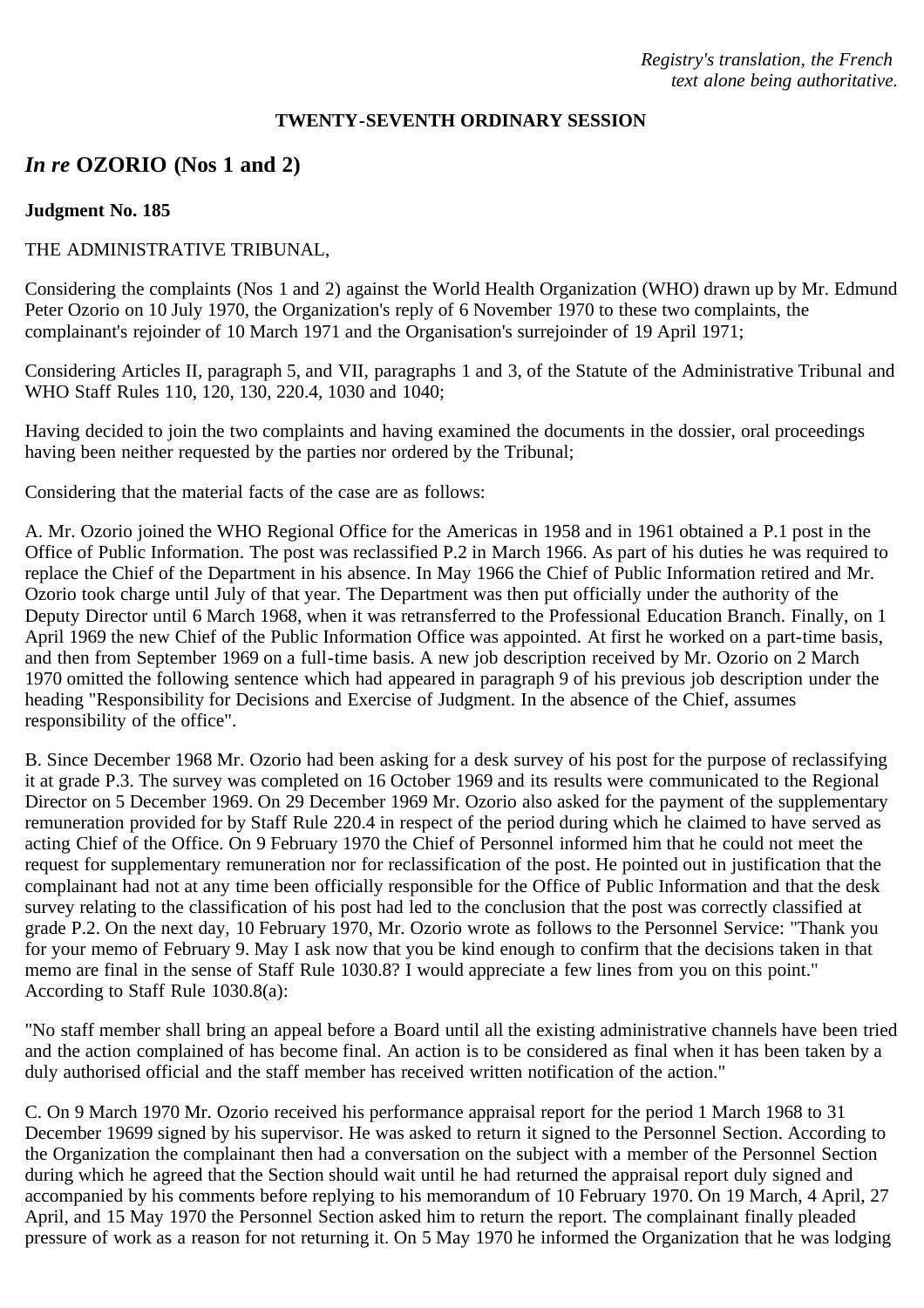a complaint with the Administrative Tribunal and on 20 May returned the appraisal report with comments in which he contested the validity of some of the observations which it contained. On 22 May 1970 the Chief of Personnel acknowledged receipt of the report and stated that the complainant's memorandum of 10 February 1970 and his communication of 20 May 1970 were under review and that his Section would reply to them in the near future. According to the Organization, however, the Personnel Section decided not to reply on discovering later that the complainant had lodged a complaint with the Tribunal.

D. In support of his request for extra pay, which forms the subject of his first complaint before the Tribunals Mr. Ozorio pleads Staff Rule 220.4, which provides that a staff member who temporarily assumes responsibilities higher than those pertaining to his grade shall be entitled to extra pay. He maintains that he exercised such responsibilities from 1 August 1966 to 1 April 1969 and utterly rejects the Organization's claim that he is not entitled to extra pay because he had been "at no time officially required to assume the responsibility of Public Information". He prays the Tribunal to order the WHO:

(1) to apply Staff Rule 220.4 with respect to him for the period 1 August 1966 to 1 April 1969;

(2) to pay him a sum equivalent to the amount of extra pay not exceeding the difference between the salary which he was receiving during that period and the salary which he would have received if promoted to a higher grade.

E. As regards the complainant's claim for reclassification of his P.2 post at grade P.3, which forms the subject of his second complaint, Mr. Ozorio observes that he submitted this claim to the proper authority as he was authorised to do by Staff Rule 130. He maintains, among other things, that a comparison of the duties of his post with those of a P.3 Information Officer, as prescribed in the classification plan covering all posts, shows that his post is classified at too low a grade. According to Staff Rule 120, he contends, all posts should be classified in accordance with the established plan. He therefore impugns the decision of 9 February 1970 refusing the reclassification and confirming the classification of his grade at P.2. He prays the Tribunal to order the WHO:

(1) to implement in the Regional Office for the Americas the standards for classification of posts in Public Information introduced into the Manual of the Organization on 8 April 1963;

(2) to apply those standards to his post and to assign to it the pay level of grade P.3 and at the step which the complainant would have held if the standards had been implemented in March 1966;

(3) to pay a sum corresponding to the difference between the salary and allowances which should have been paid to him if the above-mentioned standards had been implemented in the Americas from 8 April 1963, provided, however, that that sum should be adjusted in the light of the decision of the Tribunal on the complainant's claim under Staff Rule 220.4.

F. In its reply to the two complaints the Organization maintains that each of them is irreceivable on two grounds. First, it asserts that Mr. Ozorio had agreed after receiving his appraisal report for the period 1 March 1968 to 31 December 1969 on 9 March 1970 that the Administration should wait until he had returned the report together with his observations and signature before replying to his memorandum of 10 February 1970. The Organization considers that he was thereafter estopped from revoking his acceptance. Secondly, the Organization considers that by lodging a complaint direct with the Administrative Tribunal without first submitting it to the Regional Board of Appeal and then to the Headquarters Board of Inquiry and Appeal Mr. Ozorio disregarded the provisions of Article VII of the Statute of the Tribunal. It further submits that under the general principles of administrative law the silence of an administration in the face of a claim is to be deemed equivalent to a refusal. In the present case the Administration postponed replying to the complainant's memorandum of 10 February 1970 only with his consent; yet even if the absence of a reply is regarded as silence on its part, such silence had the effect at most of constituting a refusal of the complainant's requests and it was thereafter incumbent upon Mr. Ozorio to try the internal channels for obtaining redress.

G. In his rejoinder the complainant rejects this submission. He maintains that the term "a final decision" as used in the first paragraph of Article VII of the Statute of the Tribunal means a decision taken by the Director-General on the advice of the internal bodies of appeal. Once it exceeds sixty days the administration's silence amounts to an outright rejection of the appeal, or in other words, a final decision which makes it unnecessary to resort to internal means of redress and allows direct submission of a complaint to the Administrative Tribunal. Moreover, the complainant rejects the Organization's argument that it was waiting for the appraisal report to be returned with his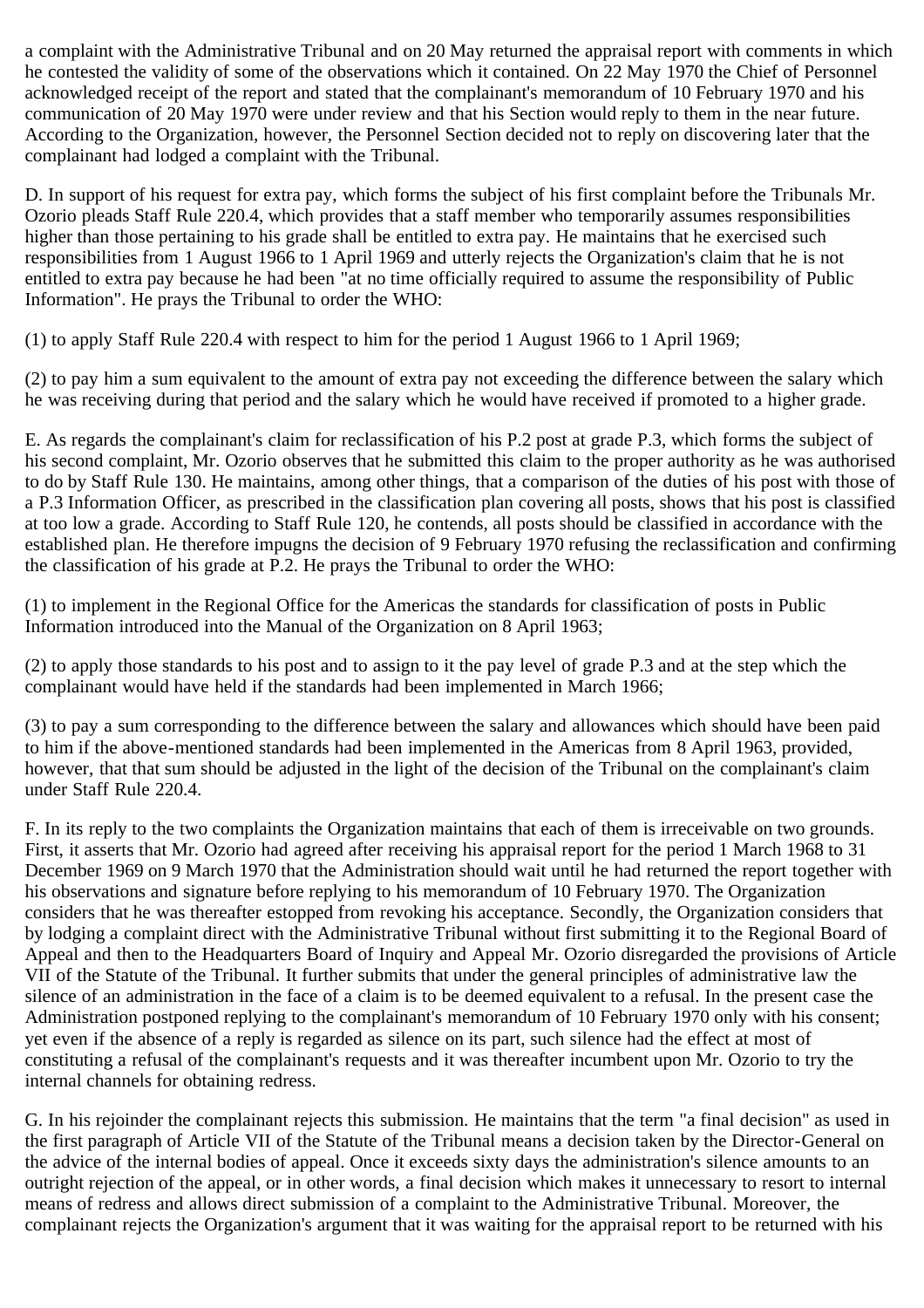signature and comments before replying to his request of 10 February 1970. He contends that the Administration's delay in replying to that request has no connection with his appraisal report. The Organization could not have expected him to surrender his right to receive a reply within sixty days. In its surrejoinder the Organization repeats its point of view. It refers to Staff Rule 1040.2, which provides that complaints submitted to the Administrative Tribunal "shall not be receivable unless the decision contested is a final decision and the person concerned has exhausted such other means of resisting it as are open to him under these Staff Rules and in particular Rules 1010 to 1030". It further maintains that the complainant could not at one and the same time accept the advantage of further review of his situation and consider that time was running against the Administration for the purpose of lodging an appeal.

## CONSIDERATIONS:

Article VII, paragraph 3, of the Statute of the Tribunal provides as follows:

"Where the Administration fails to take a decision upon any claim of an official within sixty days from the notification of the claim to it, the person concerned may have recourse to the Tribunal and his complaint shall be receivable in the same manner as a complaint against a final decision. The period of ninety days provided for by the last preceding paragraph shall run from the expiration of the sixty days allowed for the taking of the decision by the Administration."

This provision must, however, be read in conjunction with paragraph 1 of the same Article, which is in the following terms:

"A complaint shall not be receivable unless the decision impugned is a final decision and the person concerned has exhausted such other means of resisting it as are open to him under the applicable Staff Regulations."

It follows that the provision can apply only if a complainant has exhausted all internal means of resisting the decision open to him, and if he is impugning either an explicit decision or the implicit decision resulting from the failure of the Director-General of the Organisations the final competent authority, to give a ruling on his claim.

It appears from the documents in the dossier that Mr. Ozorio, by a letter of 29 December 1969 to the Chief of Personnel, applied for the award of financial compensation for having assumed the duties of a more senior post, and by letter of 6 February 1970 requested the reclassification of his post; that on the following 9 February the Chief of Personnel refused these two requests as being unjustified, and that on the following day Mr. Ozorio asked whether that decision was final within the terms of Staff Rule 1030.8(a).

As no reply was received to the latter request within a reasonable time and whatever may have been the circumstances pleaded by the local administrative authorities, the complainant's claim ought to have been deemed to have been refused by virtue of the general rule of law whereby the silence of the administration after a reasonable period amounts to refusal of the claim. The absence of any express mention of this rule in Staff Rule 1030 referred to above affords no ground for not applying the rule. Hence Mr. Ozorio ought to have followed the procedure prescribed in Staff Rule 1030 so that, if his regional appeal failed, he might finally appeal to the Headquarters Board of Inquiry and Appeal with a view to securing a decision by the Director-General, which decision could alone be impugned before the Administrative Tribunal.

Instead of following the above procedure the complainant, on receiving no reply to his letter of 10 February, addressed himself directly to the Administrative Tribunal. His complaint is not in accordance with the aforementioned provisions of Article VII, paragraphs 1 and 3, of the Statute of the Tribunals nor, incidentally, with WHO Staff Rule 1040.2 and is therefore not receivable.

Although Mr. Ozorio wrote to the Regional Director on 1 March 1970 and to the Chief of Personnel at Headquarters and the Director of the Public Information Division on 5 May informing them that he had appealed to the Administrative Tribunal, which was not true at the time, these authorities were in no way bound to check the veracity of his statement and inquire whether a complaint had in fact been filed with the Tribunal or to point out to him the means of redress open to him. Mr. Ozorio cannot properly rely on these letters containing erroneous information to plead that his complaint, although time-barred, should nevertheless be regarded as receivable.

However, it appears from the evidence in the dossier that the regional administration failed to reply to the aforementioned letter of 10 February 1970 because, without good reason, it made a reply conditional on the complainant